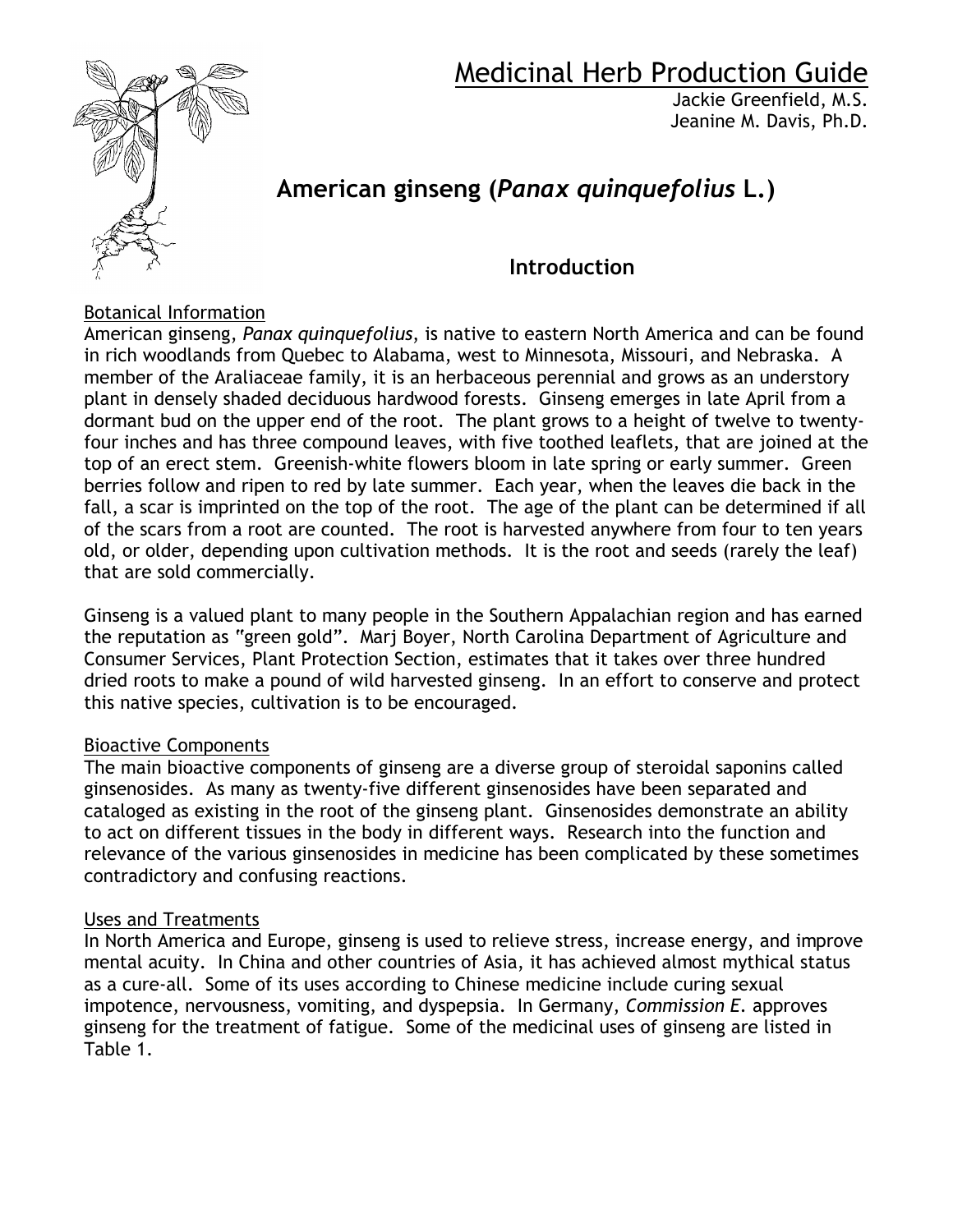- *Reverses/prevents cognitive loss Gastric disturbances, vomiting*
- *Boosts the immune system*  $\blacksquare$
- *Improves physical performance Rheumatism and debility*

#### *Modern Uses Traditional/Folk Uses*

- 
- 
- 

## **Cultivation Practices**

#### Site Selection

*Wild harvested* material describes ginseng that was harvested from native and naturalized sites and has not been planted or cultivated by humans. It brings the highest prices of any ginseng on the market. There are three different methods of growing ginseng. *Wild simulated* describes ginseng grown in the forest with little or no maintenance, taking more years to harvest, but often bringing in a comparable price to wild harvested material. *Woods grown* ginseng describes the method of planting ginseng in the woods, in prepared beds, using the forest trees as a natural canopy. This type of ginseng sells for substantially less than wild harvested or wild simulated roots but produces a larger crop much faster. *Field grown* ginseng is cultivated in beds and grown under an artificial shade structure. This method produces the highest yields in the shortest period of time, but the market value is the lowest.

Wild simulated and woods grown are the methods recommended for the North Carolina mountain areas. Seed and root chilling requirements for ginseng can be satisfied with the temperatures that are typical of North Carolina mountain winters, and many of the forests are very suitable for growing ginseng. Choose an area with conditions that closely resembles where ginseng naturally grows. A north or east-facing slope with good surface drainage is ideal. The soil should be moist, but well drained throughout. Root diseases can cause many problems in wet soils. A 75% shade canopy is necessary, as excessive light can cause bronzing of the leaves and early death of the tops. The ideal soil is a loam with high organic matter and a pH of 5.5. Additional compost can be added, to improve soil tilth and fertility. Heavy clay or light sandy soils should be avoided.

Locate your planting site where woodland plants, like trillium, bloodroot, mayapple, and wild ginseng already grow. Tree species including walnut, oak, poplar, and basswood make an excellent canopy for ginseng. Avoid planting under conifers or other shallow-rooted trees as they compete with ginseng for soil moisture and nutrients. The cost of securing the ginseng crop must also be considered. Wild simulated and woods grown ginseng are especially vulnerable to poachers. As a result, planting should only take place in areas that can be closely monitored.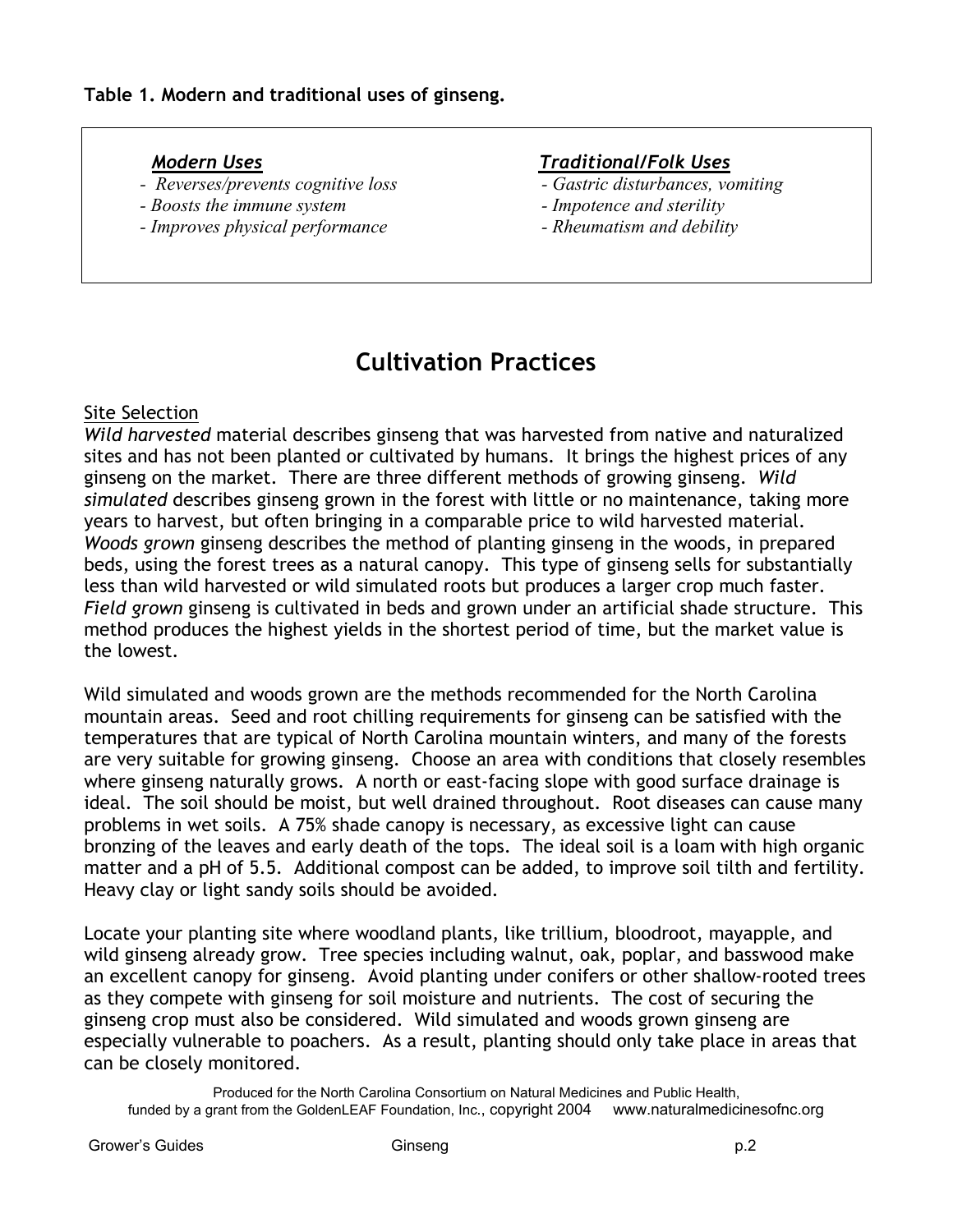#### Planting

Fall planting is recommended for both seeds and roots. Before ginseng seeds will germinate, a long period of stratification is needed. The seed must be exposed to warm moist temperatures, then cold temperatures. Typically, the seeds will germinate the second spring following a fall harvest of the berries. In, *Care and planting of ginseng seed and roots*, Jeanine Davis, North Carolina State University, writes, "Commercial seed suppliers store seed for a year and then market it in the fall as stratified seed. Fall planted, stratified ginseng seed will usually emerge the following April to June. Fresh, non-stratified (green) ginseng seed may be planted immediately after harvesting the berries. Seeds will stratify naturally in the seedbed over the next year and a half, although loss to rodents and disease may be quite high. The seeds must never be allowed to dry out." To learn more about stratification methods for ginseng seed, go to the website, http://www.ces.ncsu.edu/fletcher/staff/jmdavis/bot.html.

Once the planting site has been chosen, decide what method of planting suits your needs. For *wild simulated*, clear out the brush and rake the leaf mulch aside in the areas you will be planting. If direct seeding, work the soil surface into a fine seedbed; if setting roots, work the ground deeper. To prepare the soil for *woods grown* ginseng, much of the underbrush will need to be cleared out. Raised beds are the recommended planting method for woods grown. The beds should be tilled several times, with generous amounts of organic matter worked in. If lime is needed, add it at this time.

Davis recommends the following planting methods for seeds and roots. "To plant seeds, place seeds one-fourth to one-half inch deep, spacing seeds one to six inches apart in rows six to nine inches apart. There are approximately eight thousand ginseng seeds per pound. To retain soil moisture and winter protection, mulch seedbeds with one to two inches of shredded hardwood bark, aged leaves, or composted sawdust, immediately after planting. To plant roots, place the ginseng root in the soil, at a slight angle, 30-45<sup>0</sup>, with the bud one inch below the soil surface. Space plants three to twelve inches apart in rows six to twelve inches apart. Mulch recommendations are the same as for planting seeds."

If transplants are used, they can be started from seed using deep flats or in a shaded planting bed. Plant seeds two to three inches apart in a prepared soil mix or in a prepared bed with adequate organic matter. Richo Cech, author of *Growing at Risk Medicinal Herbs*, recommends waiting until seedlings are two to three years old before transplanting out into permanent beds. Fertilize with generous amounts of finished compost. Transplant into permanent beds using the spacing recommended above for planting roots. Keeping weeds under control is very critical the first few years.

One of the biggest challenges to growing ginseng is the attraction other animals have for the plant and seeds. Ginseng is defenseless against rodents, turkey, and deer, for example. The plants need to be monitored and protected against these animals, and are especially vulnerable when newly seeded. Fencing in beds may be necessary. If slugs are a problem, rake some of the mulch away from the plants, and either hand pick the slugs at dusk or apply an organic control. Human poachers, by far, have had the greatest impact on private ginseng patches, as they often dig up whole populations of ginseng, leaving nothing behind.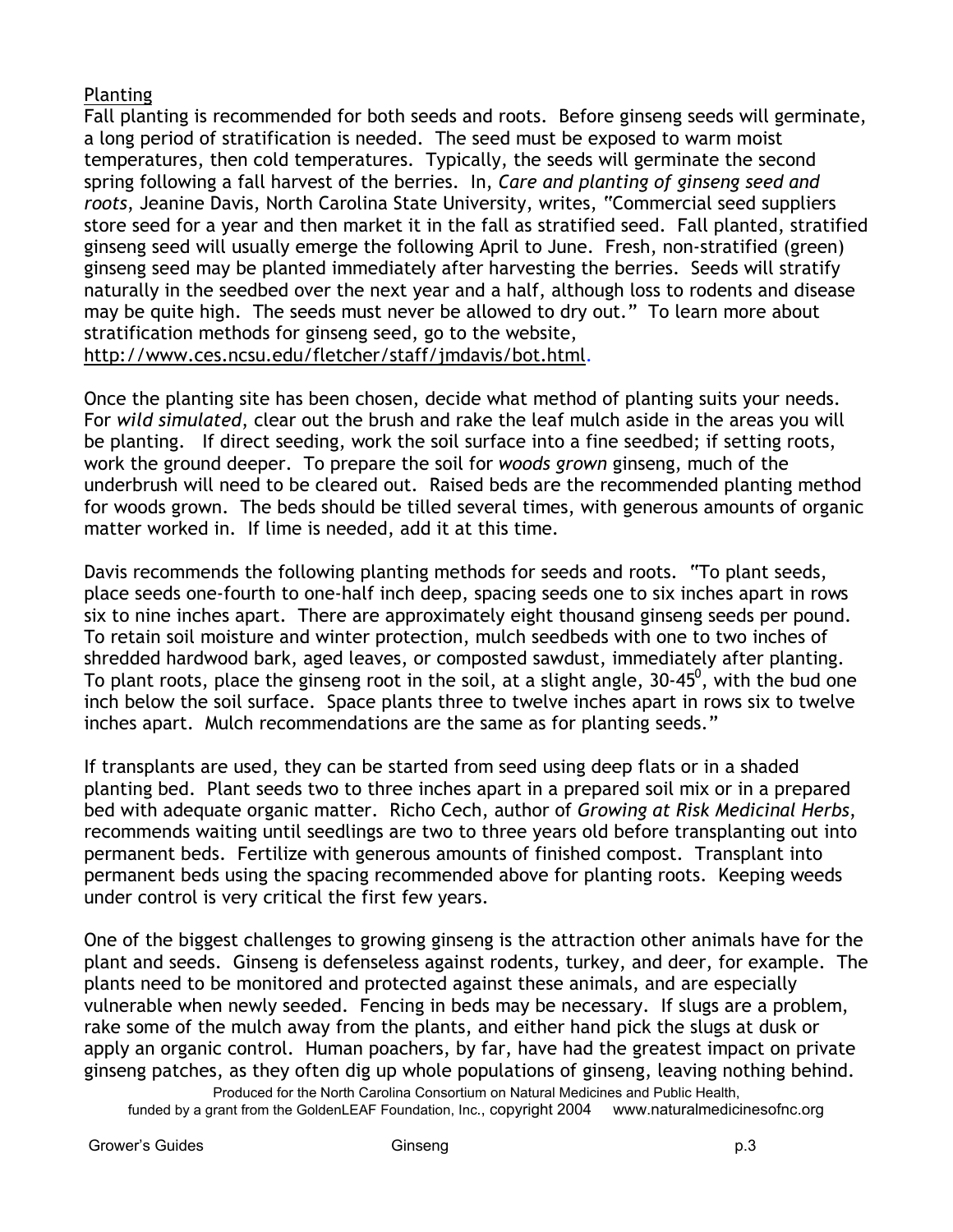#### Insects and Diseases

There are many diseases that can affect ginseng, especially in field cultivated, mono-crop systems. The book, *Index of Plant Diseases in the United States*, lists the following diseases for *Panax quinquefolius*: *Alternaria panax*, alternaria blight, root rot; *Armillaria mellea*, root rot; *Botrytis cinerea*, gray-mold blight, stem rot, seed rot; *Colletotrichum dematium*, secondary leaf spot; *Fusarium scirpi*, root rot, wilt; *Meloidogyne* sp., root knot nematodes; *Phytophthora cactorum*, root and stem rot, downy mildew; *Puccinia araliae*, rust; *Pythium debaryanum*, damping-off; *Ramularia* spp., root rot; *Rhizoctonia solani*, damping-off, root rot; *Sclerotinia sclerotiorum*, white rots of rhizomes; *S. smilacina*, black rot of rhizomes; *Septoria* sp., leaf spot; *Thielaviopsis basicola*, black root; and *Verticillium albo-atrum*, wilt.

#### Harvesting, Cleaning, and Drying

Ginseng plants are harvested, in the fall, usually after three to ten growing seasons, depending upon cultivation method. Harvesting begins after the berries have ripened on the plants. The following harvesting and drying techniques have been taken from Davis' publication, *Ginseng: a production guide for North Carolina*. "Before harvest, remove the mulch and the tops of the plants from the beds. In artificially shaded plantings, take down the shade structure. Removing the shade and mulch helps to dry the soil and to make digging easier. Minimize root injury by exercising care when harvesting. Spades or forks can be used for harvesting most plantings; large-scale growers can use mechanical diggers, similar to potato harvesters. Digging is easiest when the ginseng is grown in raised beds. Gather whole roots and promptly put into baskets or boxes. Carefully wash all soil from the roots with clean running water and take care not to damage or destroy feeder roots or the neck of the root. Do not scrub or skin the roots, and do not attempt to remove natural soil stains in the skin of the roots."

Roots must be dried for storage and marketing. Drying can best be accomplished by exposing the roots to warm, dry, moving air. A simple method is to create a drying room. Spread the roots evenly in a single layer on a screen-bottom tray to allow maximum ventilation. A fan and small heater can be used to circulate and warm the air in the drying room. In general, the temperature should not exceed  $95^{\circ}$  to 100<sup>°</sup> F. If humidity is very high, it might be necessary to raise the temperature to dry the roots thoroughly. If the roots dry too quickly, the exterior will darken, reducing their value. Use a dehumidifier or ventilation fan to remove moisture from the drying room. Tobacco barns, kilns, and dehydrators of various kinds can also be used. Just remember to keep temperatures low and air flow high.

"Once the roots are dry, place them in clean cardboard barrels or boxes. Do not place them in plastic or other airtight containers because mold and mildew could develop on the roots. Store the roots in a cool, dry, atmosphere and free from rodents and insects."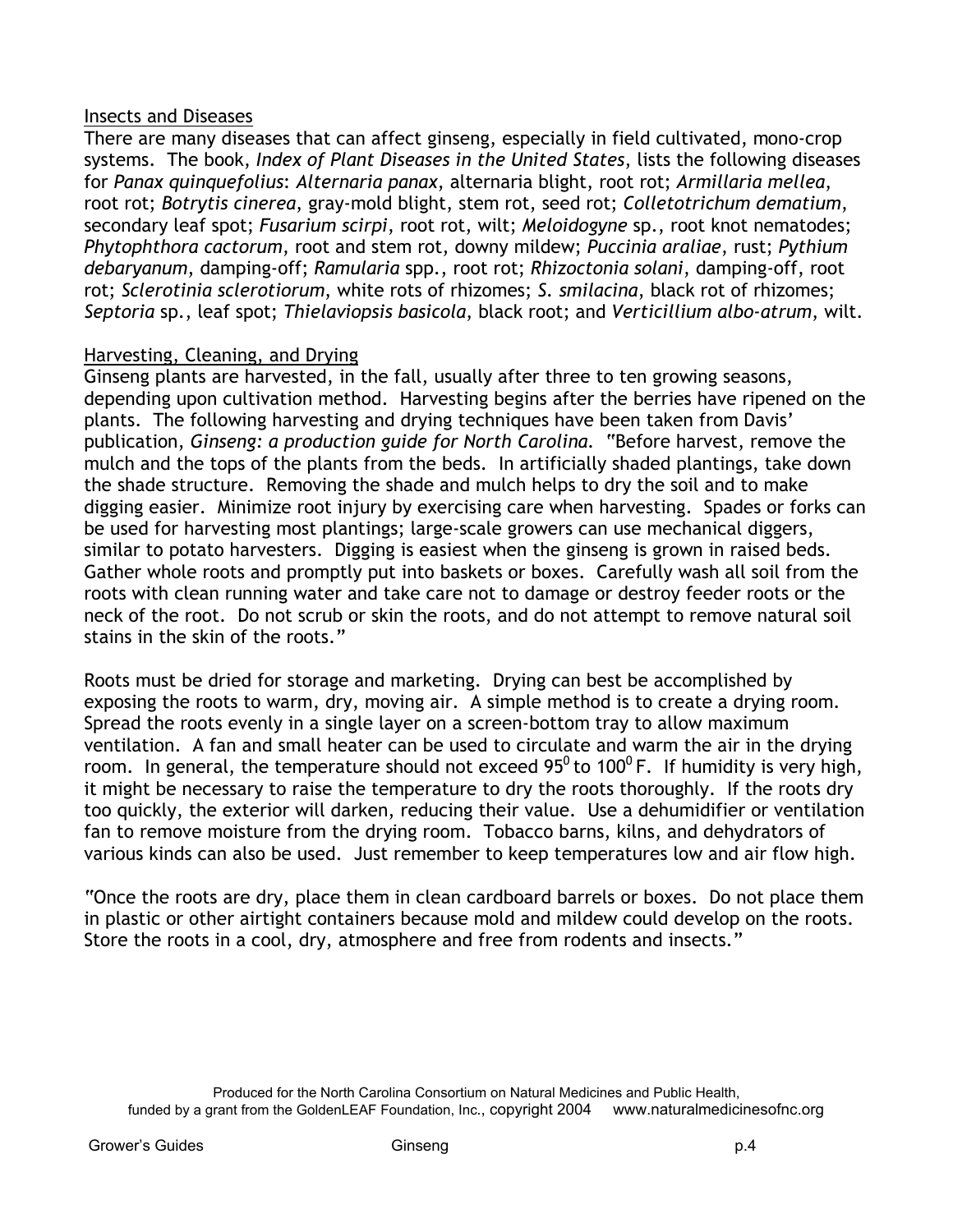## **Ginseng Regulations**

Ginseng trade is monitored by state agencies in cooperation with the U.S. Fish and Wildlife Service, to watch that wild American ginseng does not go extinct through over collection. The Convention on International Trade in Endangered Species of Wild Fauna and Flora (CITES) was formed to provide a mechanism to regulate and monitor international trade in wild plants and animals, and their parts and products. Wild ginseng is currently listed by CITES in Appendix II as a species that may be traded internationally through the use of export permits, thus, a permit must be obtained before exporting ginseng roots. For permit applications and more information, contact the Office of Management Authority, 4401 N. Fairfax Drive, Room 700, Arlington, VA 22203. Telephone number is 1-800-358-2104, and website address is: http://international.fws.gov.

In North Carolina, the North Carolina Department of Agriculture and Consumer Services (NCDA&CS), Plant Industry Division, oversees the ginseng trade through its Plant Conservation Program. Ginseng is a legally protected plant in North Carolina, ranked as Special Concern, and is subject to certain regulations. Following are a few excerpts from NCDA&CS, *Ginseng in North Carolina: what you need to know*, http://www.agr.state.nc.us/plantind/plant/conserv/sangno.htm:

*"A ginseng grower or digger needs a North Carolina ginseng dealer's permit if the grower/digger intends to sell roots directly to an out-of-state buyer rather than to a North Carolina-registered dealer. The permit is needed only when the ginseng is to be sold."*

*"No permit is needed to grow ginseng to be harvested only for the roots. If intending to sell live plants, the grower needs a nursery certificate, issued by the local NCDA&CS plant protection specialist. Growers should keep records to show that their ginseng is not wild, since there is always the possibility that future regulations may restrict the sale of wild ginseng."*

*"Anyone collecting or dealing in live ginseng plants intended for replanting must obtain a Collected Plant Certificate and/or Nursery Dealer Certificate from NCDA&CS. Live ginseng plants are subject to plant pest regulations."*

Additional information on North Carolina ginseng regulations can also be found at: http://www.ncagr.com/plantind/plant/conserv/48f03c.htm#.0305. A North Carolina ginseng dealers list is available from NCDA&CS. For questions or additional information, contact Marjorie Boyer at Marj.Boyer@ncmail.net.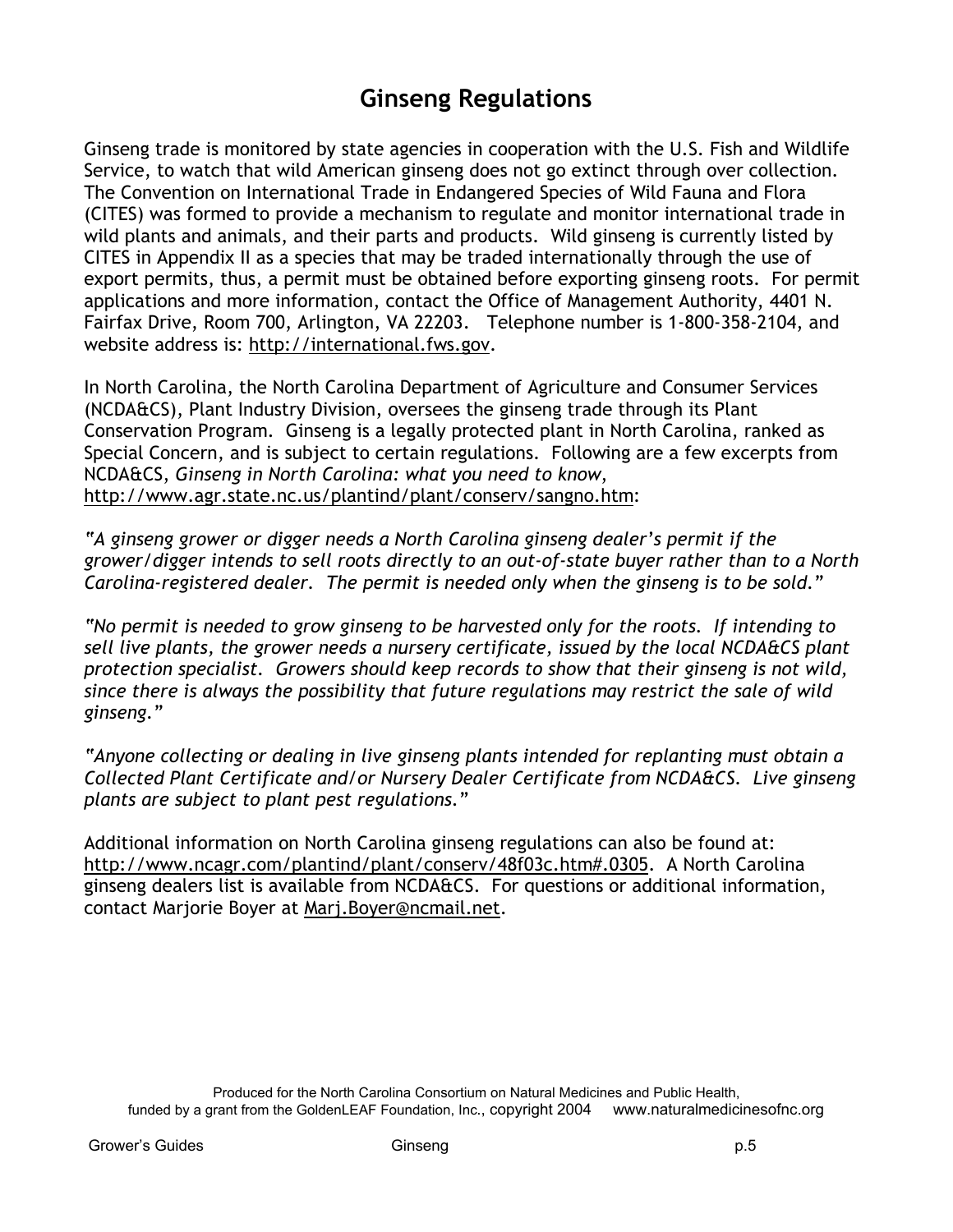## **Marketing and Economics**

#### Annual Consumption and Dollar Value

*Wild simulated:* Approximately 30,000 pounds of wild harvested and 16,000 pounds of wild simulated material made its way to market in 2001. Harvested pounds of "true" wild ginseng continue to drop. The combined consumption of wild-harvested and wild-simulated material represented about 1.2% of the total ginseng harvest for 2001.

Wild simulated ginseng carries the highest price per pound for dried root of ginseng. The dollar value of the 2001 consumption for wild-harvest and wild-simulated material was about \$12.1 million. Of that amount, wild-simulated material accounted for \$4.5 million in sales. A large "black market" in the trade of wild ginseng exists in North America. The numbers reported here for wild harvest material are based on official harvest estimates gathered from licensed ginseng sellers. They do not include any estimate of the black market trade in dried root.

*Woods cultivated:* Consumption of woods cultivated ginseng is small to moderate in terms of harvested pounds per year. The market for this material is still relatively undeveloped. In 2001, approximately 80,000 pounds of this material was sold on world markets, representing 2.5% of the ginseng used in 2001. The dollar value for this material in 2001 was approximately \$10 million or 14.5% of the total ginseng market.

*Field cultivated:* Use of field grown ginseng is large in terms of harvested pounds. In 2001, approximately 3.9 million pounds was harvested in North America and sold on world markets. Canada produced 60% of the harvest in 2001 with the United States contributing the remaining 40%. This represented 96.2% of the total consumption of ginseng in 2001. In dollars, consumption of this material was approximately \$47 million, representing 68.1% of the ginseng market in 2001.

#### Supply and Demand

*Wild simulated:* Large quantities of wild simulated ginseng began entering the market in fall of 2000. Since then, it has exhibited strong demand from Asian customers who had exclusively purchased wild harvested ginseng in the past. Over 90% of the wild simulated harvest is destined for the Asian markets. Much of this material moves through the demand chain in its whole-root form, all the way to the consumer. Favorable comparisons to "true" wild harvest ginseng are essential to growth prospects. Most buyers of this product are brokers representing many distributors throughout Asia. The material is collected, stored, and shipped to ports in Asia for final dissemination. Most ginseng trade to and from North America still takes place through the port of Hong Kong.

*Woods cultivated:* Supply and demand are currently very stable for woods cultivated ginseng. Buyers and sellers in this market tend to be well integrated with one another. Customers of this material tend to be small-to-medium size extract producers who serve the needs of a slowly growing intermediate and retail market. Consistent demand enables suppliers to anticipate the needs of the market very efficiently. Like wild simulated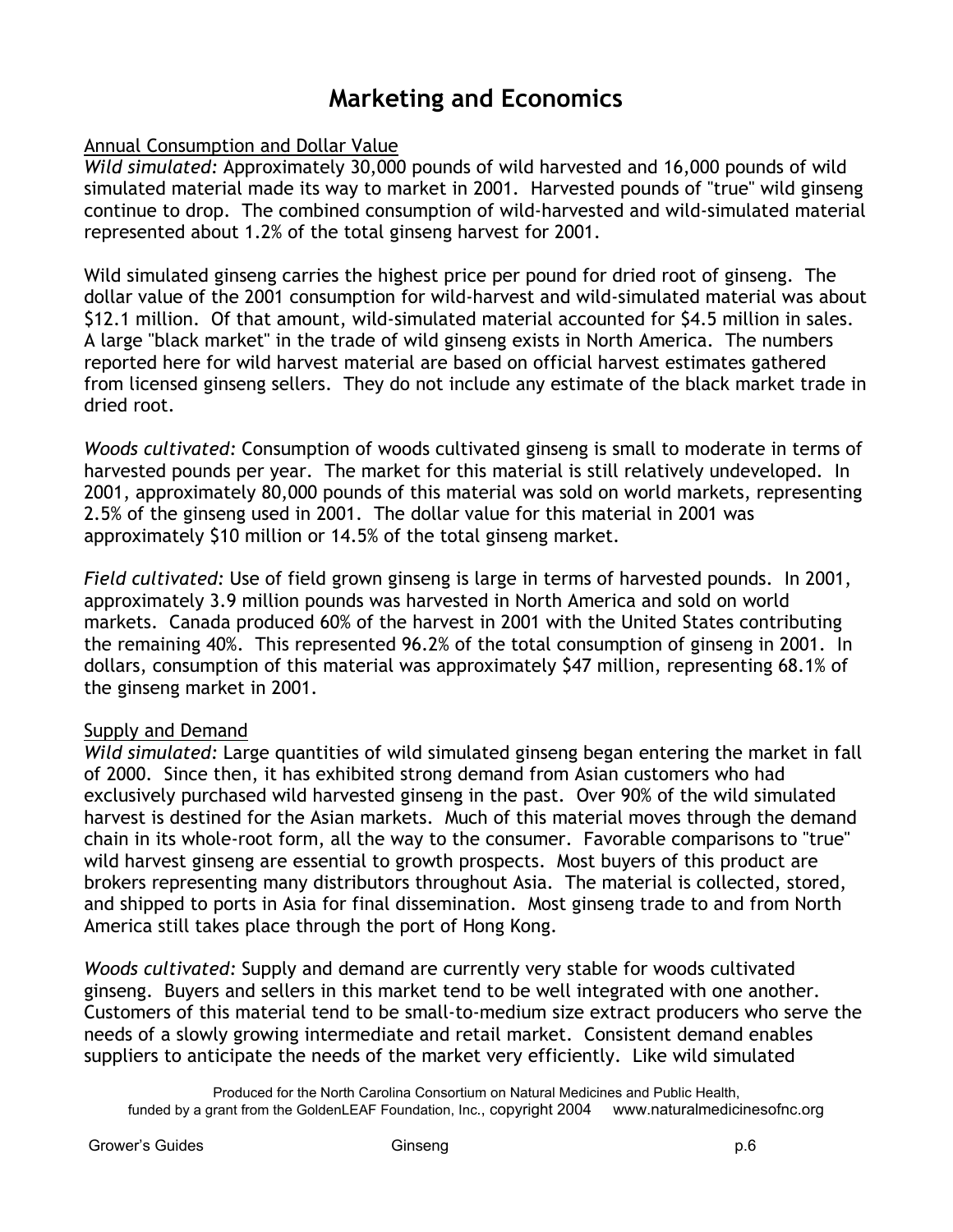material, significant quantities of this material started coming to the market in fall of 2000. With the growing popularity of organic growing methods and organic certification, demand will increase for organic woods cultivated ginseng.

*Field cultivated:* Most of this ginseng is processed into extract or is powdered by large-scale operators. Supplies of field cultivated ginseng currently exceed demand. Strong imbalances over the past nine years drove prices down. Supply has begun to drop as many growers are forced to exit the market. Other segments of the nutraceuticals market will fuel added demand for field grown ginseng by incorporating it into functional foods, health beverages, and animal products. Buyers may have minimum bioactive constituent requirements for field grown ginseng. Demand should keep this material in a gently upward sloping trend for the next three-to-five years. Favorable clinical results are also very important to the growth potential of this material.

#### Pricing

*Wild simulated:* As harvest volumes continue to decrease for wild harvested ginseng, volumes of wild simulated harvest continue to increase. In 2001, prices ranged from \$190- \$250 per pound for dried root. The price of wild simulated material will probably increase over the next two-to-four years as harvests of "true" wild material continue to decrease. Growers of this material will increase harvest cycles in the hope of achieving more favorable comparisons to "true" wild material. As this material approaches the physical characteristics of "true" wild material, its price pattern will become more erratic.

*Woods cultivated:* Although this market is relatively immature, price patterns have remained very stable in a moderate price band. These patterns are the result of the high degree of integration among growers and buyers. In 2001, prices for this material ranged from \$60- \$110 per pound of dried root.

*Field cultivated:* Field cultivated ginseng was in a declining price pattern from the mid-1990's to the middle of 2000. Although demand continued to increase at a modest rate throughout this period, too much supply flooded the market putting downward price pressure on this commodity. Only recently has enough supply dropped out of the market to stabilize prices in a low-to-moderate price band. Prices in 2001 for this material ranged from \$10-\$14 per pound of dried root.

#### Distribution Channels

Distribution channels are very specialized for wild simulated ginseng. Growers deal with established "wild" ginseng brokers who work for clients in Asia. Demand in this market is fueled by qualitative rather than quantitative measures. Growers must be able to meet the requirements of the broker to gain a price relative to wild harvested material. For woods cultivated ginseng, a small number of well-established growers deal mainly with ginseng brokers representing Asian interests. Some growers sell directly to small-to-medium size extract producers and export companies. Field cultivated ginseng distribution channels are highly structured and vertically integrated. Many large growers deal directly with large extract producers on a contractual basis or as a fully integrated supplier. Many smaller growers have formed cooperatives through which they negotiate with buyers.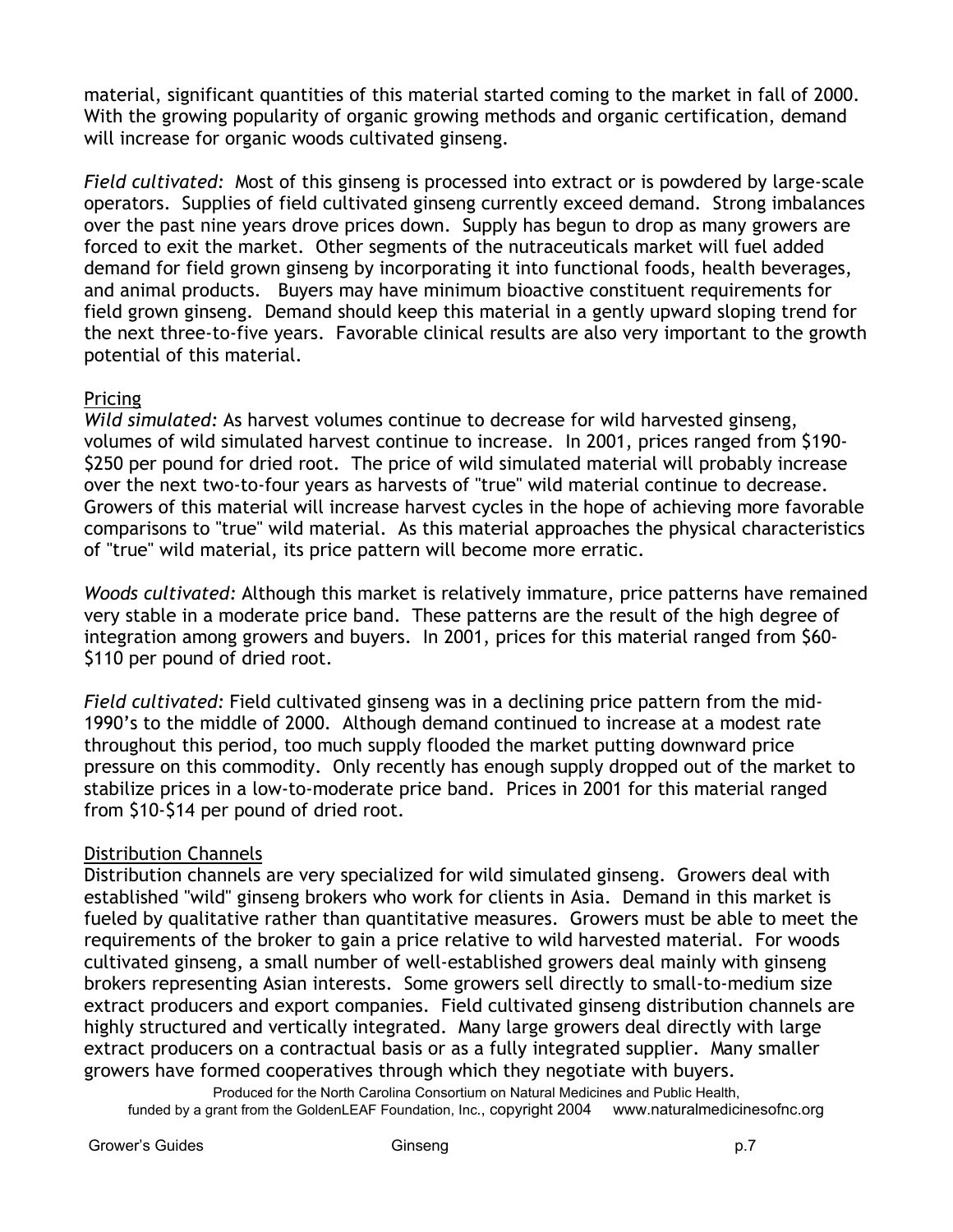#### Commercial Visibility

The ginseng market is highly visible throughout the world. Of the leading nutraceutical/botanical companies in North America and Europe, 43% offer ginseng as a stand-alone product, and 62% offer ginseng as either a stand-alone product or as part of a multi-constituent supplement.

## **Conclusion**

In essence, the entire world supply of wild simulated ginseng comes from growers in North America. These growers are small-scale operators that produce ginseng in remote locations for fear of poachers. A typical area for wild simulated ginseng rarely exceeds one-half acre. On the other hand, growers of woods cultivated ginseng may have two or more acres under cultivation.

Although field cultivation of American ginseng is occurring in Europe and Asia, these endeavors are small in scale and have not made any significant impact on the supply structure of this material. North America is still the dominant supplier of this product. Large-scale pockets of cultivation are located in Marathon County, Wisconsin, large portions of Canada, and the northwestern United States.

The physical resemblance to aged, wild harvested ginseng is vital to the market value for wild simulated ginseng. Generally, this material must be at least ten years old from direct seeding to command prices close to "true" wild harvested ginseng. Buyers for woods grown dried root material require a threshold level of 5% ginsenosides, an absence of chemical residuals, and for some buyers, a certified organic product. Customer requirements for field grown material are similar to woods grown, except the prices paid are much less.

With ginseng's protective status under CITES and NCDA&CS Plant Protection Division, cultivation is to be encouraged. Native populations would then be allowed to regenerate and multiply.

*This Medicinal Herb Production Guide includes excerpts from, Analysis of the economic viability of cultivating selected botanicals in North Carolina. Strategic Reports. 2002.*

## **References**

Cech, Richo. 2002. Growing At-Risk Medicinal Herbs. Horizon Herbs. Williams, Oregon. 314 pp.

Davis, Jeanine M. 2003. Care and planting of ginseng seed and roots. HIL 127. NC State University, Raleigh, NC. http://www.ces.ncsu.edu/depts/hort/hil/pdf/hil-127.pdf

Davis, Jeanine M. 2001. Cultivating native woodland botanicals. NC State University, Raleigh, NC. http://www.ces.ncsu.edu/fletcher/staff/jmdavis/bot.html

Produced for the North Carolina Consortium on Natural Medicines and Public Health, funded by a grant from the GoldenLEAF Foundation, Inc., copyright 2004 www.naturalmedicinesofnc.org

Grower's Guides **Ginseng p.8** Ginseng p.8